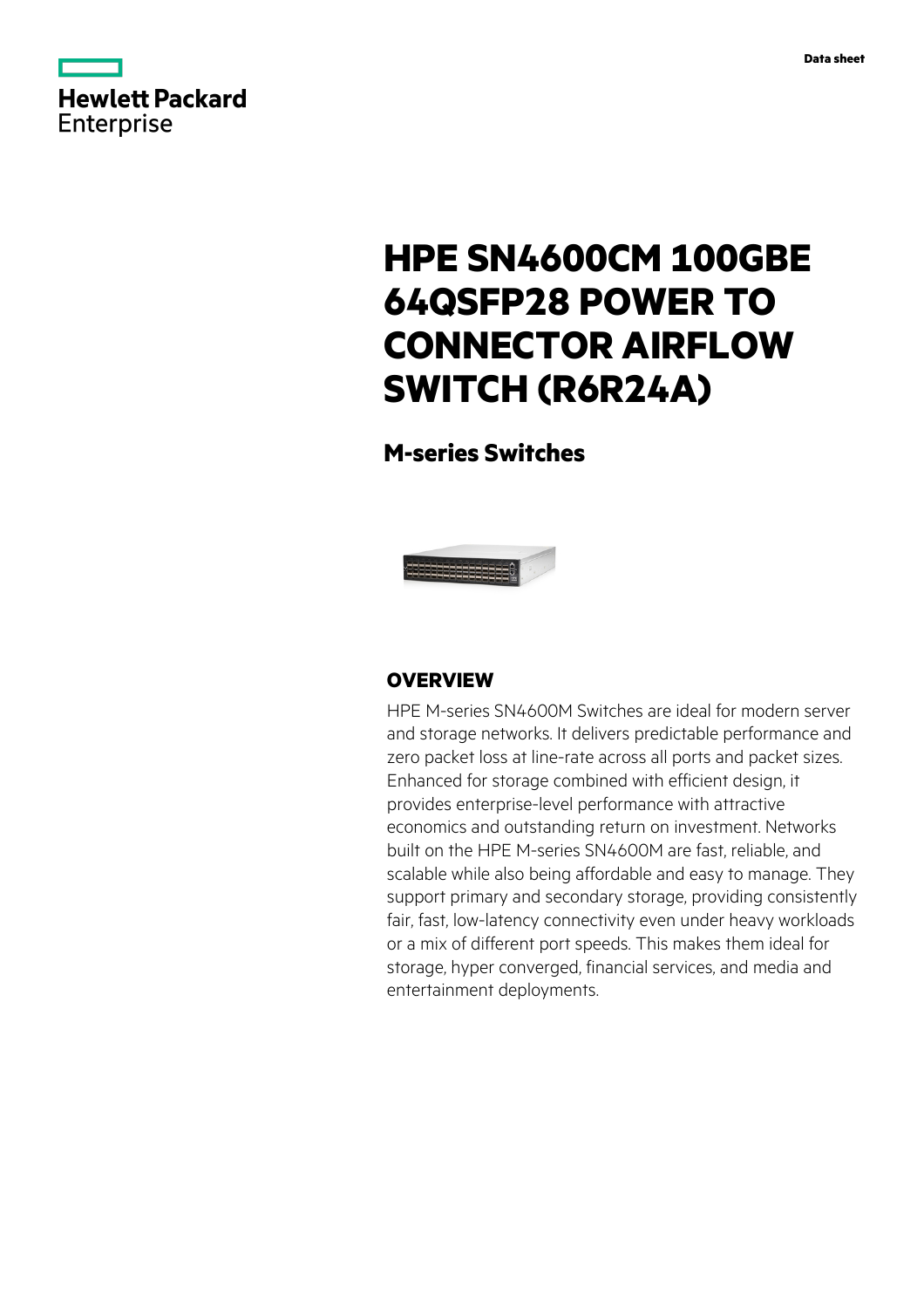## **FEATURES**

### **Designed for Superior Performance, Scale, and Future Growth**

HPE M-series SN4600M Switch delivers predictable and consistent throughput regardless of the packet size being transferred, the mixture of ports which are sending data and even within mixed speed environments.

Provide wire-rate performance with zero packet loss across frame sizes, avoiding any negative impact on applications that could occur with frame loss as unexpected packet loss is unacceptable in modern data centers, especially within a storage network.

Capable of forwarding wire-rate performance with zero packet loss across 64 ports concurrently while transferring data across both Layer 2 and Layer 3 networks.

### **Enhanced for Demanding Enterprise Data Centers and Storage Environments**

HPE M-series SN4600M Switch allows flexible port speed configurations at 10GbE, 25GbE using breakout cables to 64-ports at 40GbE or 100GbE allowing flexibility, efficiency, simplifying scale-out of aggregation switching layers, and reducing total cost of ownership (TCO).

In the aggregation layer of fabrics, load balancing and scalability are essential. HPE SN4600M Switch provides superior equal-cost multipath (ECMP) flexibility and efficiency to deliver balanced workloads.

Flexible management and monitoring options from CLI, GUI, and toolsets provide world-class ease-of-use, configuration, and monitoring of your fabric.

### **Unleash Storage Performance and Improve Flash Return on Investment**

HPE M-series SN4600M Switch provides ultra-low latency. This is advantageous for flash storage, which moved latency from storage access to the network, as well as for the burst nature of today's software-defined and cloud data center traffic.

Provides enough internal bandwidth that there is sufficient capacity to carry ports at 100 Gbps bandwidths concurrently. This allows HPE SN4600M Switch to avoid head-of-line blocking, which can reduce a switch's overall performance.

Extremely flexible and performance-rich lossless fabric capabilities make HPE SN4600M Switch ideal for mission-critical storage applications.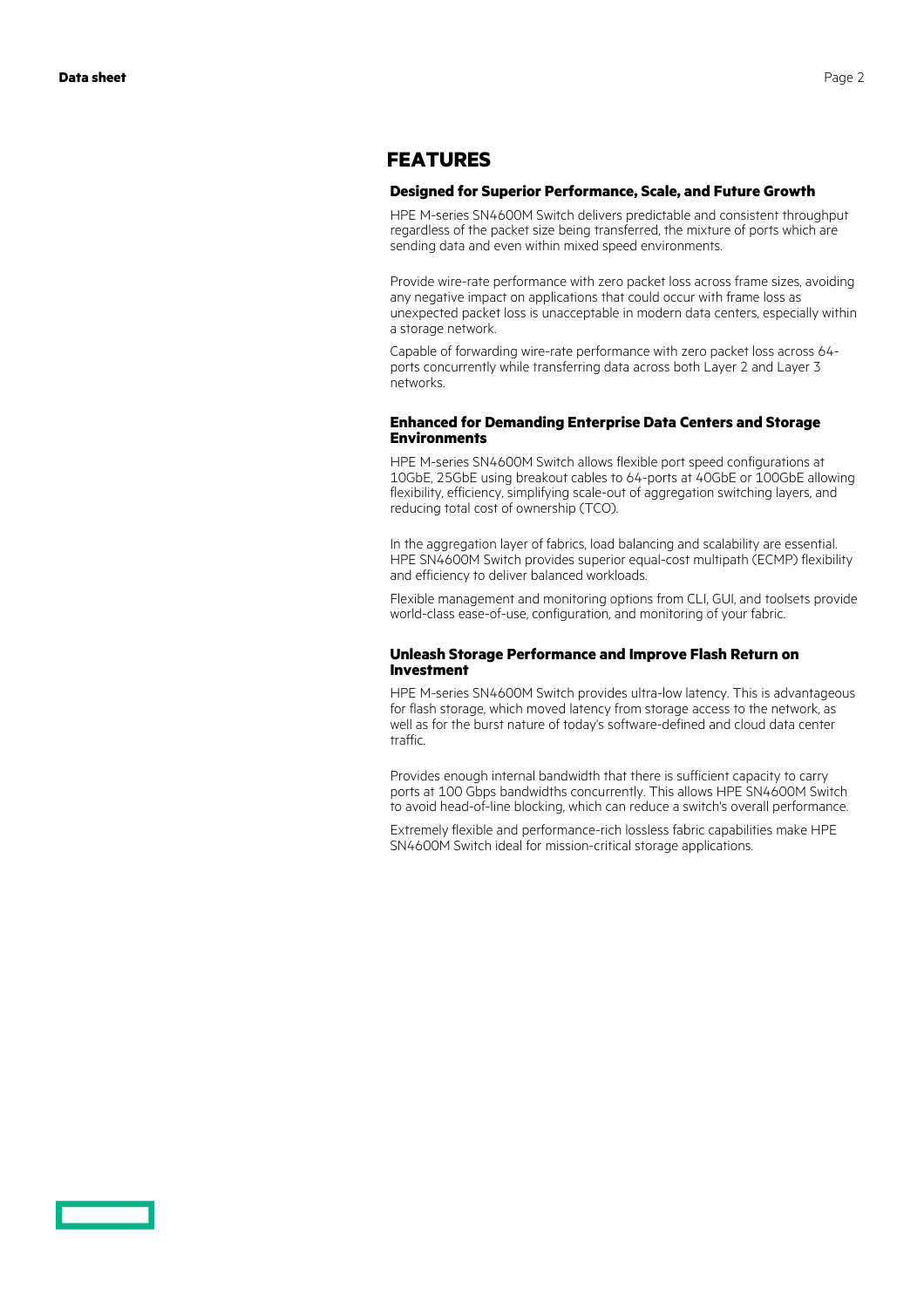# **Technical specifications HPE SN4600cM 100GbE 64QSFP28 Power to Connector Airflow Switch**

| <b>Product Number</b>        | <b>R6R24A</b>                                         |
|------------------------------|-------------------------------------------------------|
| <b>Port speed</b>            | 100 Gbps Ethernet, maximum per port                   |
| Aggregate switch bandwidth   | 12.8 Tbps                                             |
| <b>Protocol supported</b>    | Ethernet                                              |
| <b>Availability features</b> | Hot-swappable power-supplies, Hot-swappable fan trays |
| <b>Form factor</b>           | 2U                                                    |
| <b>Software (required)</b>   | ONYX or ONIE                                          |